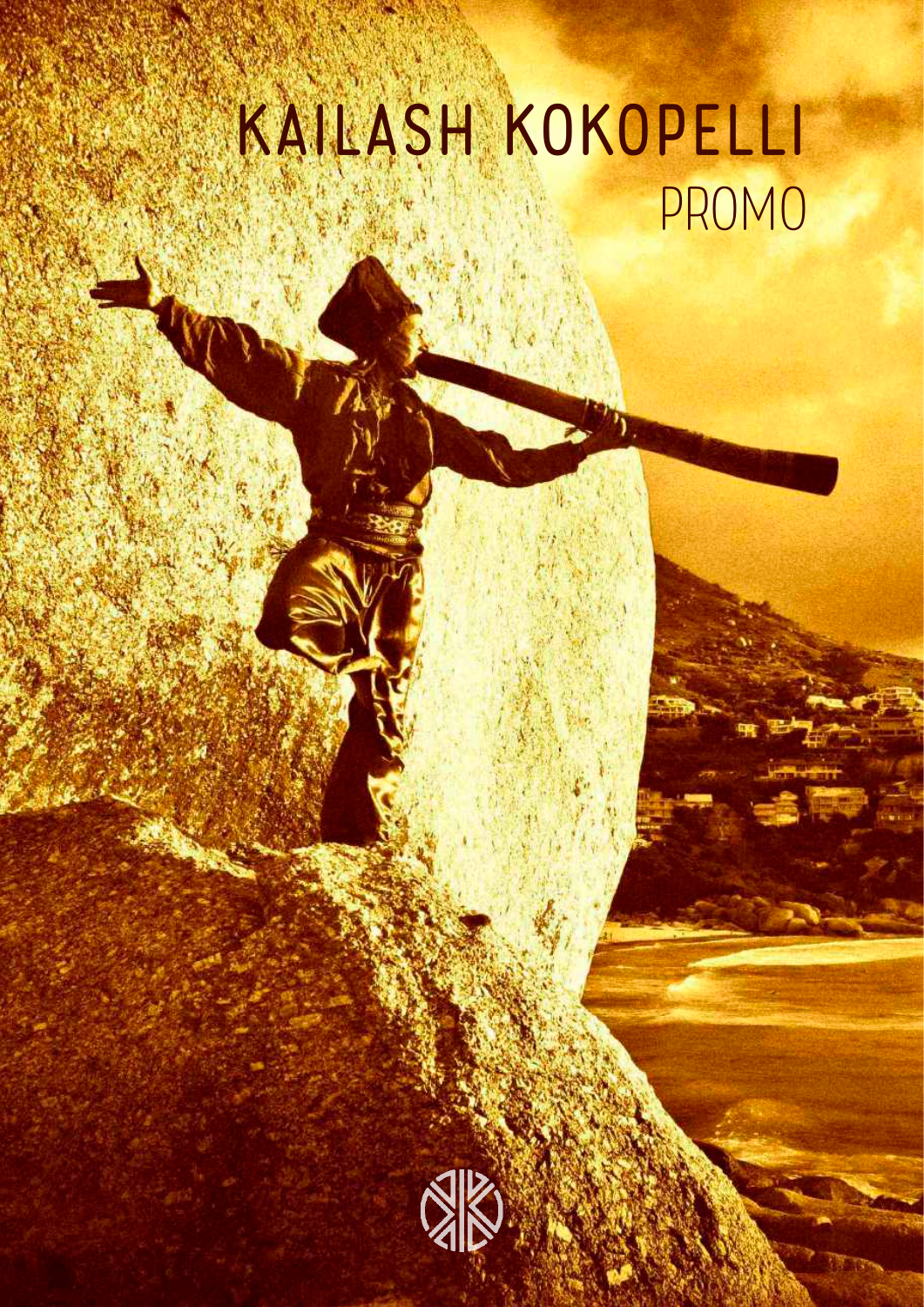## Kailash Kokopelli PROMO

#### SOUND MEDICINE MAN · CEREMONIAL MASTER · MULTI INSTRUMENTALIST Producer and Performer of Sacred World Music



Kailash Kokopelli is recognized as a cross-cultural bridge-maker, medicine person and humanitarian artist working with people of all walks, weaving ancient and future traditions through ceremonial medicine music & sound healing.

Through deep explorations of the healing effect of sound, Kokopelli has developed a unique sound medicine transmission through the Native American Prayer Flute, the Australian Aboriginal Didgeridoo, overtone and spirit chanting, crystal singing bowls, ceremonial spoken word and prayer works.

Kokopelli weaves shamanic elements into his unique SACRED WORLD MUSIC known

#### also as MEDICINE MUSIC.

Inspired by uncountable ceremonies with indigenous medicine people, Kailash developed the skill to guide people to source within where self-healing processes are being initiated.

The ceremonial weddings, event opening and cacao ceremonies are on high demand due to the authentic loving, sacred and playful presence of Kokopelli.

As one of the first European Didgeridoo Players and Medicine Music producers Kailash Kokopelli is a leading pioneer exploring the healing effect of sound since the early 90's. He has gathered over 30 years of experience through countless individual and group sound medicine treatments as well as performing ceremonial Medicine Music Concerts worldwide opening a field of grace where miracles can take place.

Besides his Sound Medicine education, treatment and research work Kailash also teaches KACHIMO Healing Chi Movements and sacred SONGDANCES.

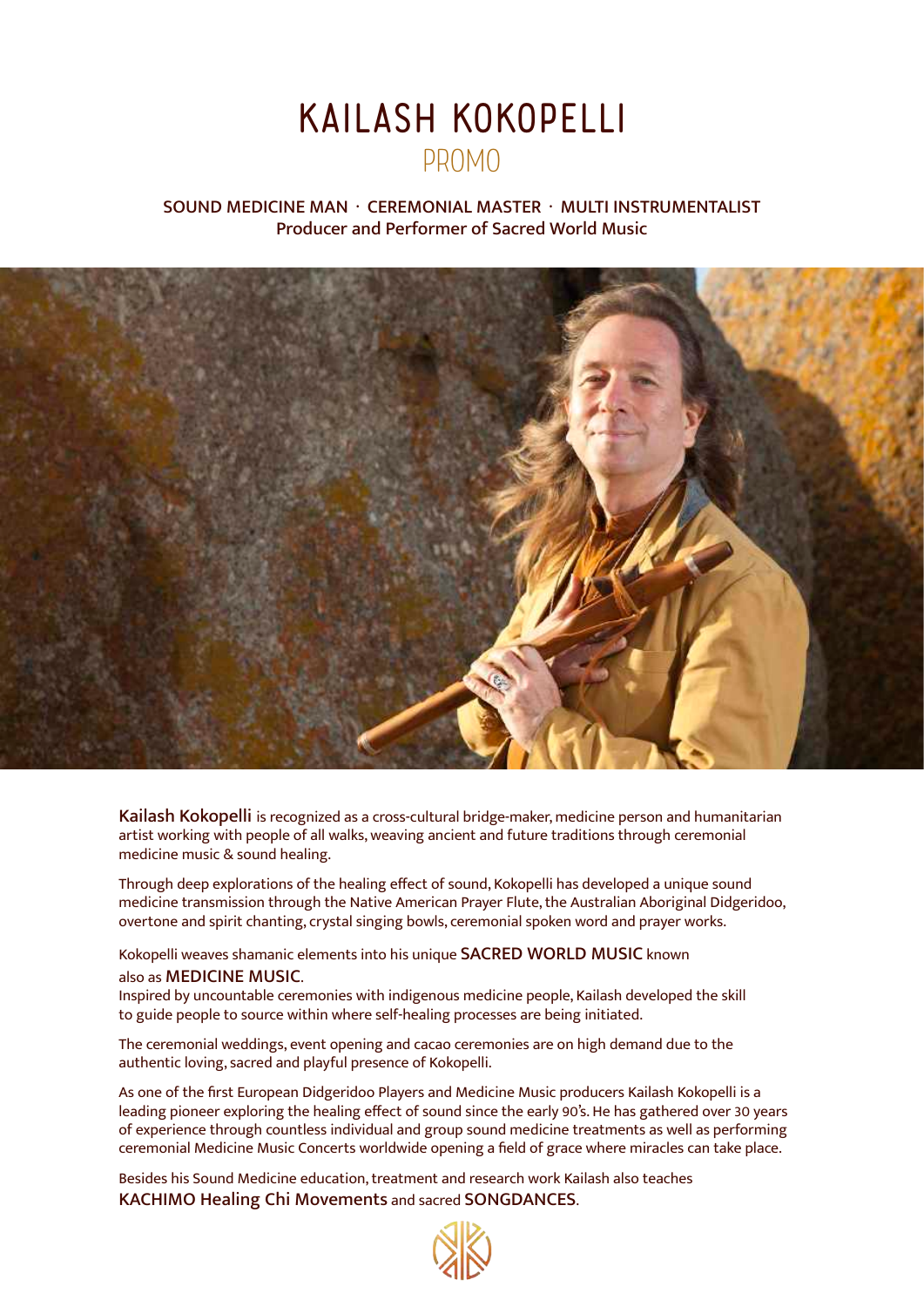## CONTRIBUTIONS

Being a skillful musician and medicine man Kailash Kokopelli offers a wide range of possibilities to add value to your private or public event / festival:

#### » Sacred World Music / Medicine Music (Concert)

60 to 90 min of Sacred World Music performance accompanied by internationally renowned musicians such as master percussionist Denis Kucherov (www.jaggai.com)

#### » Sound Medicine / Sound Healing Journey

2 to 3h sound medicine transmission to journey deep to source within on healing soundscapes of ancient instruments (ceremonial setting, people are lying down to experience the power of healing sound initiating self-healing processes)

#### » Cacao Ceremony

1 to 3h Cacao Ceremony including elements of Medicine Music and Sound Healing Journey/ Sound Medicine

#### » Songdance (Workshop)

45 - 90 min workshop of Kokopelli's Songdances used to enter semi trance states of expanded awareness and interconnectedness

#### » Healing Chi Movements (Workshop)

In a 45 - 90 min workshop Kokopelli teaches how to playfully and poetically generate and cultivate Prana / Chi through breath, movement and visualizations strengthening the vital force

#### » Sweat Lodge

3-4h Sweat Lodge purification ceremony with healing steam, prayer and song